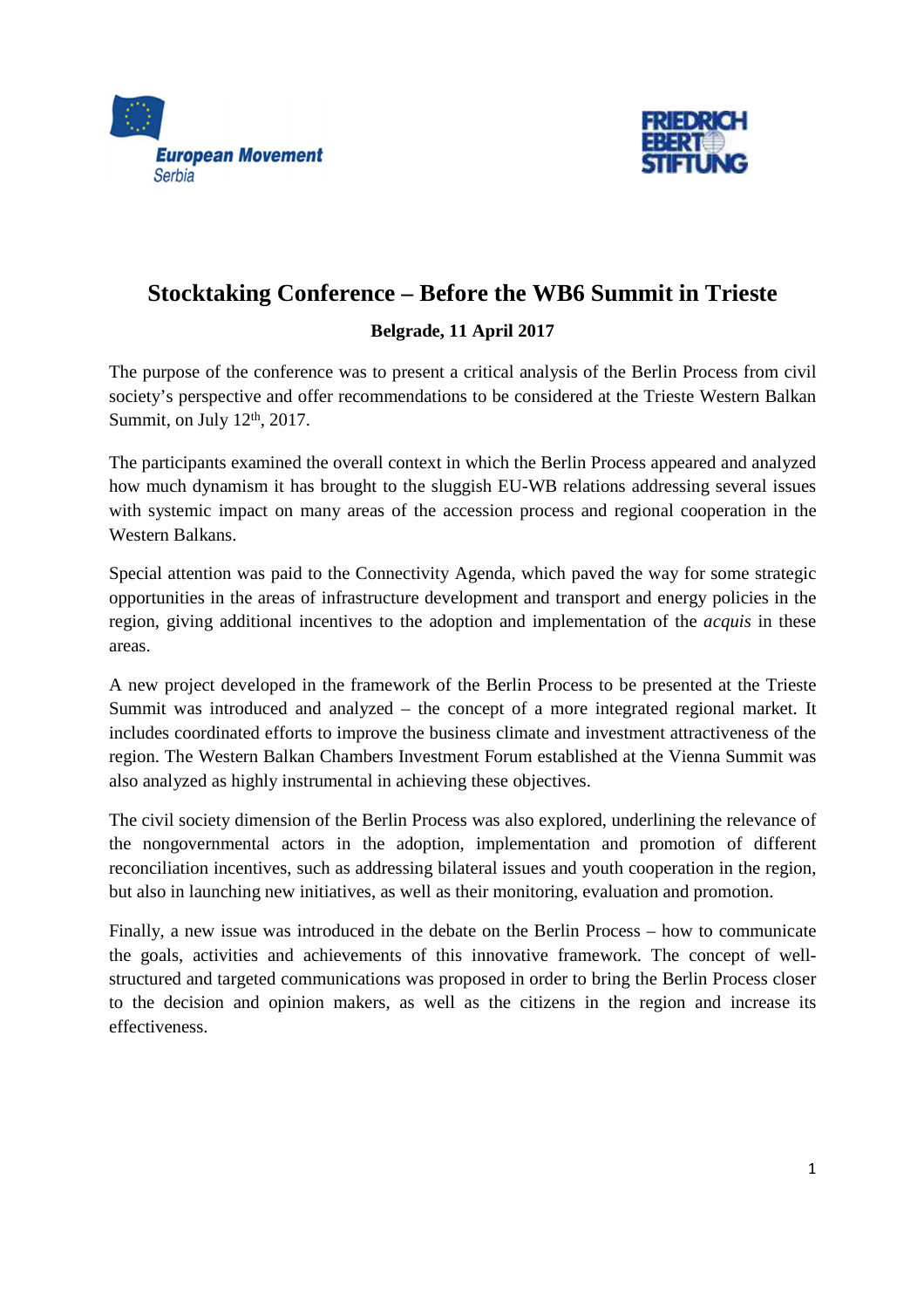



# **Recommendations**

There is great level of urgency to address the major risks and challenges and make use of the opportunities in the Western Balkans. The Berlin Process is the only comprehensive framework available for that purpose. In that context, the following recommendations may be considered:

#### **1. General considerations**

- The Berlin Process should be used to further reenergize and innovate some aspects of the EU enlargement policy. It is expected to further pave the way to come out of the EU-WB slow motion characterizing this decade.
- The streamlining of regional initiatives already initiated by the Regional Cooperation Council has to be further enhanced by the Berlin Process in order to facilitate addressing the key issues in the region;
- Launch an open debate on enhancing sectoral/functional integration of the Western Balkans into the EU (connectivity, Energy Market, Digital Europe, border control etc.) before the full membership will be possible;
- The increased transparency, governance structure, reporting, accountability and a complete data base about the process should be considered in particular if it is to be continued after 2018, following the model of the Civil Society Forum (Website) and Chamber Investment Forum (Regional Mechanism of Representation);
- The Western Balkan countries need to be not only an object but also an active subject of the Berlin Process and influence its further priorities and modes of action.

### **2. Energy and Transport**

- The Berlin Process should address effective integration between the Adriatic-Ionian and Danube macro regional strategies on energy and transport;
- The Berlin Process should consider the initiative to enhance river-to-sea navigation between the Danube and the Black Sea & Central Asia and facilitate political arrangements to provide all countries in the region with access to the Belgrade Port and the (far more ambitious) intermodal terminal;
- Massive forestation and integral water management are critical for preventing risks and harnessing opportunities regarding renewable energy across the region and hinge on the resolution of cross-border disputes and the introduction of a structure of trans-border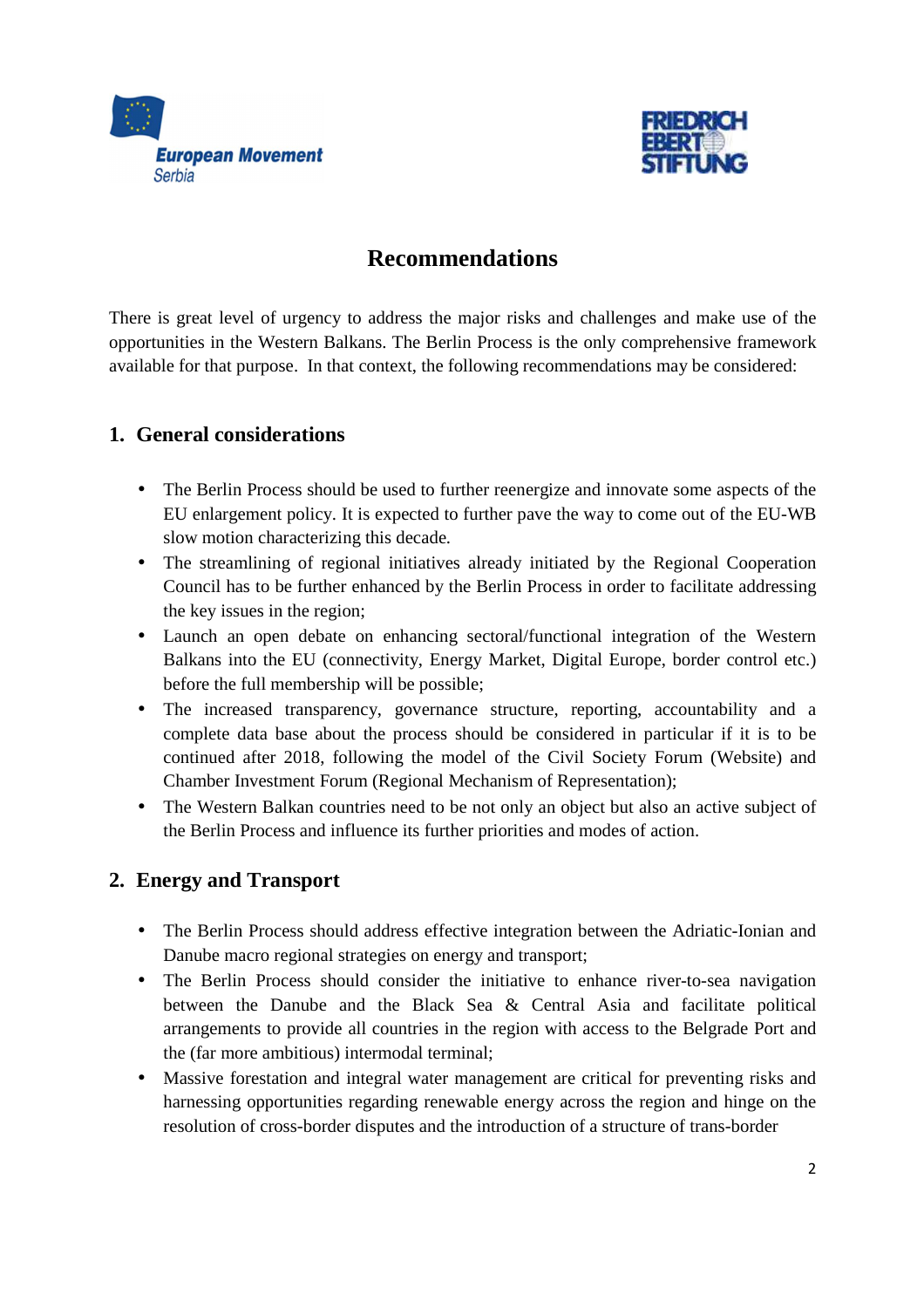



responsibilities. This is a massive and urgent undertaking and has to be addressed by an efficient regional governing institution;

- The Berlin Process has to take a stand in favor of people living in the region and their basic human rights to a healthy environment, clean air, access to water and energy poverty eradication. This is prerequisite for effective forestation, use of hydro resources and development of the electricity markets;
- Commercial and professional institutions are to assume responsibility for (1) better use of the existing infrastructure, (2) large-scale innovative investments in renewable heat and power generation (to displace the existing lignite fired power plants and eliminate problems with security of supply) and (3) introduction of innovative transport solutions by the region's Governments;
- Given that the USA is emerging as a major exporter of energy commodities (LNG and oil products) and energy and transport technologies, the Western Balkan region needs a framework for effective access to these opportunities.

## **3. Towards a More Integrated Regional Market**

- Deeper trade integration will significantly benefit the regional economies because they traded significantly even before their regional cooperation arrangements. Every new step in integration will bring new benefits that will increase intraregional trade and general welfare;
- The process of deepening regional integration among the WB6 must be coordinated with their accession to the EU. The WB6 should concentrate more on regional trade cooperation if their accession to the EU is put off. However, any future progress in EU enlargement must make sure that it does not impinge on WB6 regional trade ties;
- All WB6 economies that are not WTO members have to join this organization as soon as possible in order to further harmonize their trading standards.

### **4. Civil Society in the Berlin Process**

- Provide critical analyses and assessments of the Berlin Process and role the adopted connectivity package, as well as the other "products", are playing;
- Evaluate their role in the broader enlargement/accession context;
- Initiate or continue the systematic think tank work, consultations and dialogue on the Berlin Process with the national authorities, academia, professional associations, regional initiatives and others;